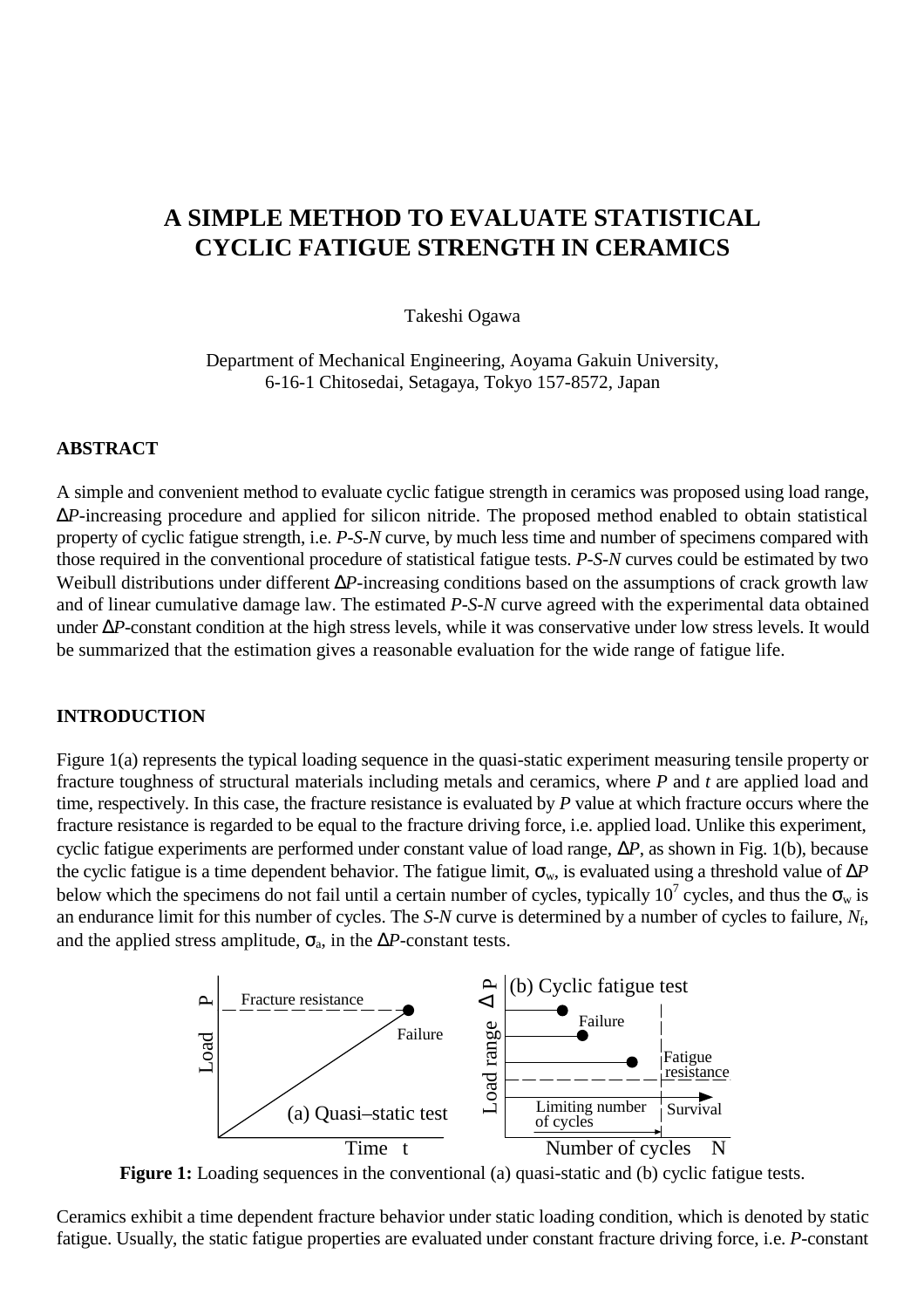condition, similar to Fig. 1(b). However, it can be predicted by results obtained under quasi-static *P*-increasing condition, namely dynamic fatigue experiment, based on a hypothesis of a unique crack growth property, i.e. a relationship between crack growth rate, d*a*/d*N*, and stress intensity factor range, ∆*K*, under these loading conditions [1]. It has been reported in literature that the static fatigue strength predicted by *P*-increasing tests agrees with that obtained under *P*-constant tests [2, 3]. On the other hand, cyclic fatigue strength of ceramics is expressed by *S-N* curves obtained by ∆*P*-constant tests, as shown in Fig. 1(b). Since fatigue strength has a large scatter among the specimens in ceramics, it is preferable to be evaluated by *P-S-N* curves, which can express statistical properties of cyclic fatigue strength. However, the evaluation of *P-S-N* curve requires many specimens and is a time consuming task [4]. Depending on the test condition of ∆*P*, some specimens are broken during the first cycle of the cyclic loading, while some other specimens are unbroken until the limiting number of cycles selected in the tests. These specimens are regarded as a waste for the evaluation of cyclic fatigue strength [5]. These problems can be solved if the ∆*P*-increasing test is available in evaluating valid data of cyclic fatigue strength.

For metallic materials, it has been reported that the coaxing effect takes place and the  $\sigma_w$  value evaluated by  $\Delta P$ increasing tests becomes higher than that determined by ∆*P*-constant tests [6]. Thus, the value gives an inconservative evaluation and is regarded as an invalid data. It has been reported that the coaxing effect occurs due to cyclic strain hardening [6] and oxide induced crack closure [7], which do not occur in ceramics. Therefore, it can be expected that cyclic fatigue strength is evaluated correctly by the ∆*P*-increasing procedure.

In the present study, a simple and convenient method to evaluate cyclic fatigue strength in ceramics is proposed based on ∆*P*-increasing procedure and applied for silicon nitride. The proposed method enables to obtain statistical property of cyclic fatigue strength, i.e. *P-S-N* curve, by much less time and number of specimens compared with those required in the conventional procedure of statistical fatigue tests. The estimated *P-S-N* curves are compared with the experimental data obtained under ∆*P*-constant condition. The importance and applicability of this test method were discussed in detail.

# **MATERIAL AND EXPERIMENTAL PROCEDURES**

Material used is a silicon nitride produced by Japan Fine Ceramics Center (JFCC), which is a standard test material, REFERCERAM (SN1). Chemical compositions and material properties from its catalogue are presented in Tables 1 and 2, respectively. Specimens are rectangular bending bar with width of 4 mm, thickness of 3 mm and length of 40 mm machining finished by #800 diamond grinder. Fatigue experiments were carried out at room temperature in air under 4 point bending with the upper span of 10 mm and the lower span of 30 mm using oil hydraulic testing machine with the capacity of 4.9 kN.

 $TATH$ 

|                                |                                            |      | TABLE I          |                 |               |            |       |
|--------------------------------|--------------------------------------------|------|------------------|-----------------|---------------|------------|-------|
|                                | CHEMICAL COMPOSITIONS OF MATERIALS (MASS%) |      |                  |                 |               |            |       |
| Si <sub>3</sub> N <sub>4</sub> | Mg                                         | Ce   | Sr               | A1              | Fe            | Y          | $T-O$ |
| >88.5                          | $< \!\! 2.2$                               | <3.8 | < 0.8            | < 0.02          | < 0.05        | < 0.05     | < 5.0 |
|                                | Table 2<br><b>MATERIAL PROPERTIES</b>      |      |                  |                 |               |            |       |
|                                | <b>Size</b>                                |      |                  |                 |               | 50x80x5 mm |       |
|                                | Density                                    |      | Archimedes       |                 | 3.21 $g/cm^3$ |            |       |
|                                | Bending strength                           |      |                  | 4-point bending | 900 MPa       |            |       |
|                                |                                            |      | <b>JIS R1601</b> |                 |               |            |       |
|                                | Fracture toughness                         |      |                  | SEPB, JIS1607   | 7.0 MPa√m     |            |       |
|                                | <b>Hardness</b>                            |      |                  | Vickers, 980N   | 14000 MPa     |            |       |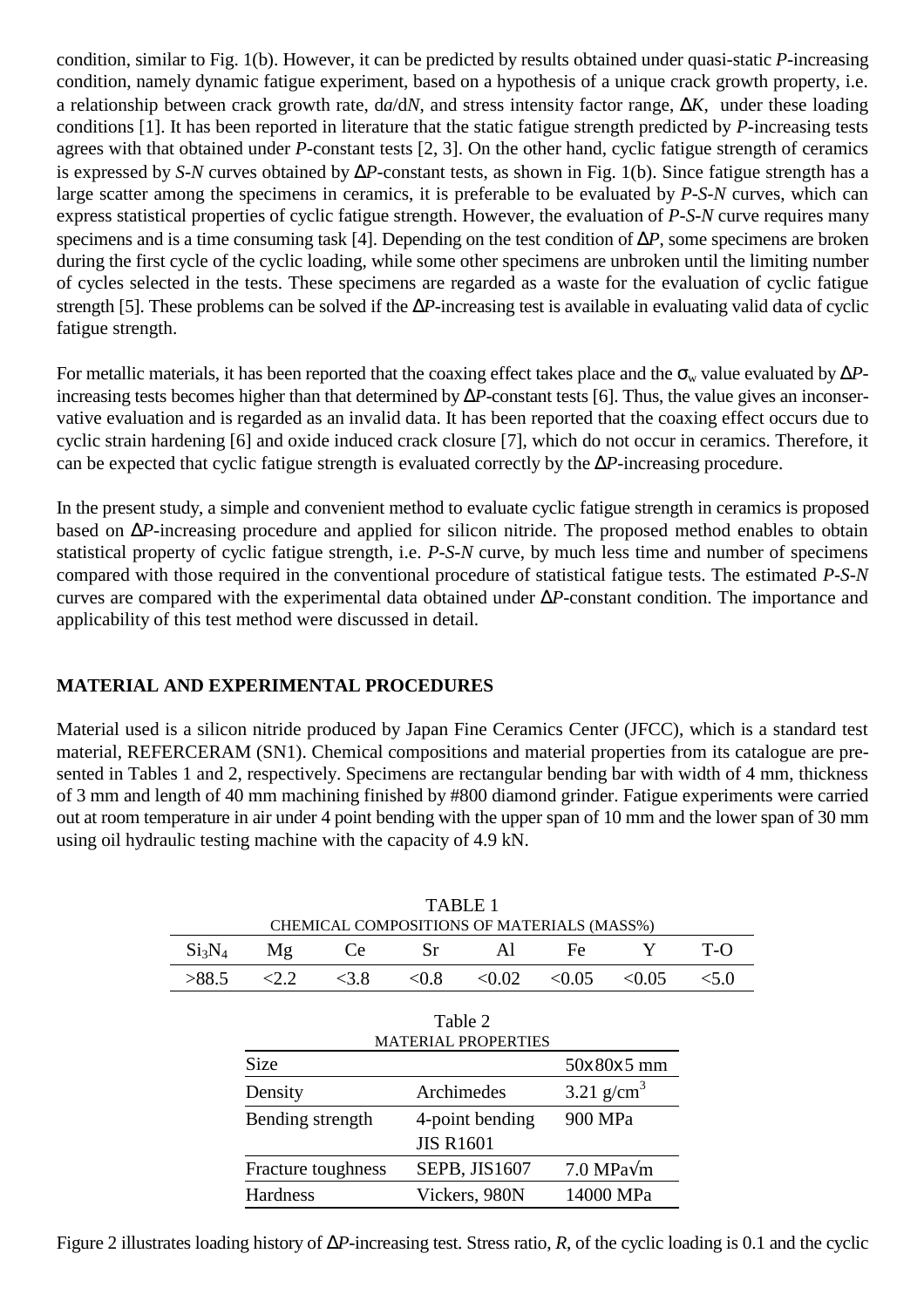loading frequency, *f*, is 20 Hz. Testing parameters of the  $\Delta P$ -increasing test are the initial value,  $\sigma_{\text{max,i}}$ , of maximum stress,  $\sigma_{\text{max}}$ , and increasing rate of  $\sigma_{\text{max}}$ ,  $d\sigma_{\text{max}}/dN$ . Provided that the value of  $\sigma_{\text{max,i}}$  is sufficiently lower than  $\sigma_{\text{max}}$  at failure,  $\sigma_{\text{max,f}}$ , all the specimens tested are broken by cyclic loading, and the  $\sigma_{\text{max,f}}$  value is evaluated for the individual specimens.

 $\Delta P$ -increasing tests were performed under  $\sigma_{\text{max,i}}$  of 100 MPa with the d $\sigma_{\text{max}}$ /dN varied between 1.4x10<sup>-4</sup> and  $1.7x10^{-2}$  MPa/cycle. In order to determine the statistic property of  $\sigma_{\text{max.f}}$ , 10 specimens were selected randomly and tested both for  $d\sigma_{\text{max}}/dN=2.8\times10^{-4}$  and  $1.7\times10^{-2}$  MPa/cycle. Similar test procedures were carried out for the condition of  $\sigma_{\text{max,i}} = 600$  MPa with  $d\sigma_{\text{max}}/dN = 1.4 \times 10^{-4}$  MPa/cycle to investigate the influence of  $\sigma_{\text{max,i}}$ . *P*increasing tests were performed for the conditions of initial value of  $\sigma$ ,  $\sigma$ <sub>i</sub>=100 MPa and  $\sigma$ -increasing rate, dσ/d*t*=20 MPa/hour using 10 specimens.

In order to compare the results of  $\Delta P$ -increasing tests,  $\Delta P$ -constant tests were performed for  $\sigma_{\text{max}}$ =600, 700 and 800 MPa using 5, 10 and 10 specimens, respectively, at *R*=0.1 and *f*=20 Hz.

## **RESULTS**

Figure 3 shows the dependence of  $\sigma_{\text{max,f}}$  on  $d\sigma_{\text{max}}/dN$  obtained by  $\Delta P$ -increasing test of  $\sigma_{\text{max,i}} = 100$  MPa. Although the results have large scatter,  $\sigma_{\text{max,f}}$  decreases with decreasing  $d\sigma_{\text{max}}/dN$ , which indicates timedependent characteristics of cyclic fatigue strength.



**Figure 2:** Loading sequence in the proposed ∆*P*-increasing test, in which the initial value of maximum stress,  $\sigma_{\text{max,i}}$ , and the increasing rate of maximum stress,  $d\sigma_{\text{max}}/dN$ , are the test parameters.



**Figure 3:** Values of maximum stress at failure,  $\sigma_{\text{max.f}}$ , evaluated in the  $\Delta P$ -increasing tests under various d $\sigma_{\text{max}}/dN$  conditions.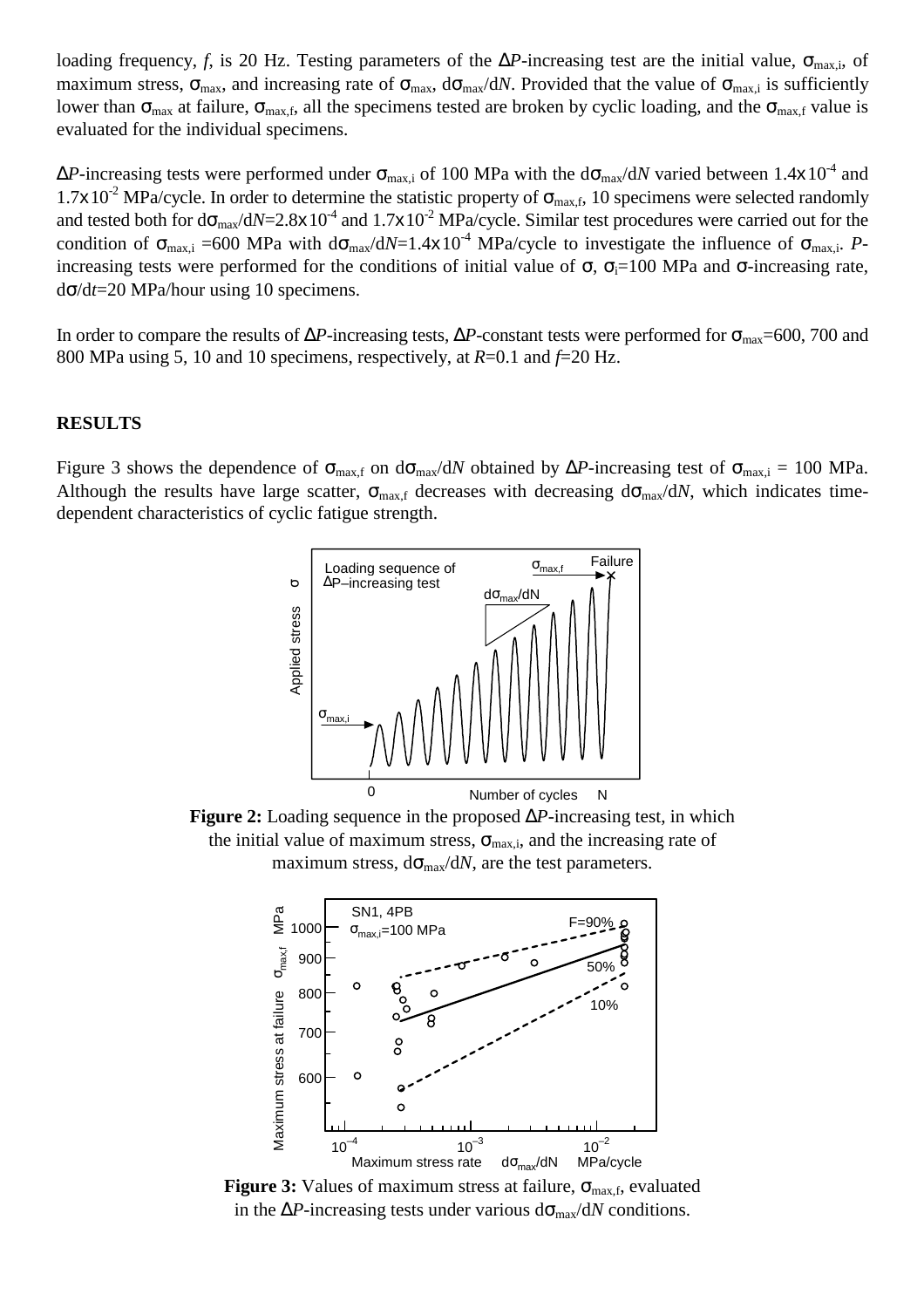Ten specimens randomly selected are tested under the same cyclic loading condition of ∆*P*-increasing test, and the results of  $\sigma_{\text{max,f}}$  are plotted on the Weibull statistic diagram shown in Fig. 4. The  $F=(i-0.5)/n$  is a cumulative probability, where *i* is an order of  $\sigma_{\text{max,f}}$  and *n* is a number of specimens tested under the same loading condition. Figure 4 also shows flexural strength of the same material measured under monotonic loading at the crosshead speed of 0.5 mm/min for comparison [8]. This strength distribution agrees with that of  $\sigma_{\text{max,f}}$  values for  $d\sigma_{\text{max}}/dN$  $= 1.7x10^{-2}$  MPa/cycle, in which  $\Delta P$ -increasing rate is maximum. However, for the conditions of  $d\sigma_{\text{max}}/dN=2.8\times10^{-4}$  and  $1.4\times10^{-4}$  MPa/cycle, the strength distributions of  $\sigma_{\text{max,f}}$  degrade because of cyclic fatigue behavior. For these conditions, the effect of  $\sigma_{\text{max,i}}$  on the fatigue strength is remarkable for the statistically lower strength specimens, but not for the higher strength specimens.

σf values obtained under quasi-static *P*-increasing tests, i.e. dynamic fatigue test, are plotted on the Weibull statistic diagram, as shown in Fig. 5, where the cyclic fatigue data by the  $\Delta P$ -increasing tests of d $\sigma_{\text{max}}$ /d $N =$ 2.8x10<sup>-4</sup> MPa/cycle are plotted again for comparison. The increasing rate of  $\sigma_{\text{max}}$  for a unit time of the cyclic fatigue test,  $d\sigma_{\text{max}}/dt = 20$  MPa/hour, is the same with the increasing rate of  $\sigma$  of the dynamic fatigue test,  $d\sigma/dt$ . Flexural strength [8] is also presented in the figure. The  $\sigma_f$  of the dynamic fatigue test is lower than that of flexural strength. The difference between them indicates the degradation in strength due to static fatigue behavior. The  $\sigma_{\text{max,f}}$  of the cyclic fatigue test is lower than the  $\sigma_f$  of the dynamic fatigue test. The difference between them indicates the degradation in strength due to cyclic fatigue behavior. It is interesting to note that the extent of the cyclic fatigue degradation in strength is more pronounced in the lower strength specimens.



**Figure 4:** Weibull plots of  $\sigma_{\text{max,f}}$  evaluated in the  $\Delta P$ -increasing tests.



**Figure 5:** Weibull plots of  $\sigma_{\text{max,f}}$  in the  $\Delta P$ -increasing (cyclic fatigue) tests and stress at failure,  $\sigma_f$ , in the *P*-increasing (dynamic fatigue) tests, showing the contribution of cyclic stress on the fatigue strength.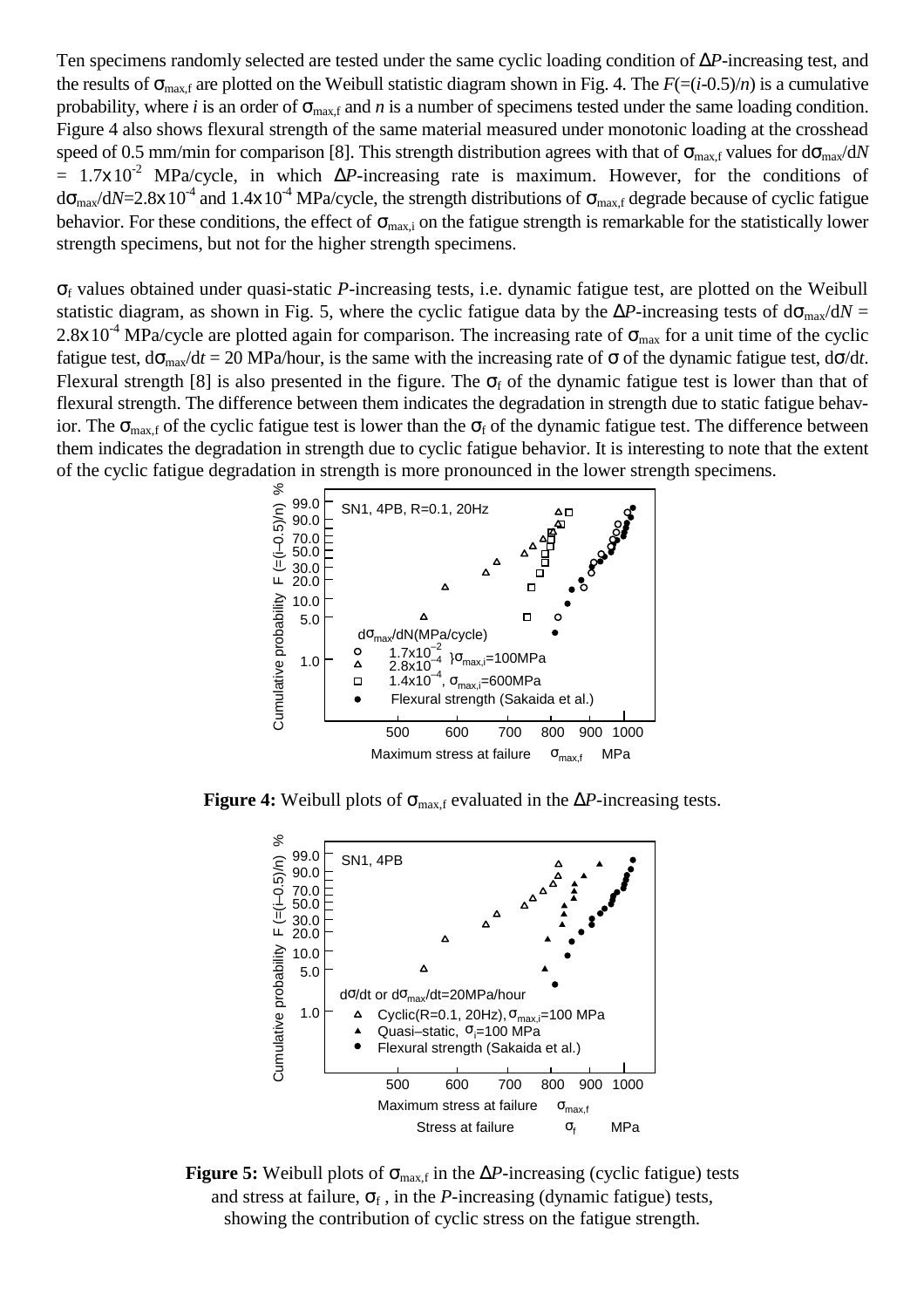Ten specimens tested for the individual test conditions, which is not enough for detailed investigation of Weibull distribution. However, two parameter Weibull distributions are assumed to approximate the test results.

$$
\mathbf{F}\left(\mathbf{\sigma}_{\max,\,f}\right) = 1 - \exp\left\{1 - \left(\frac{\mathbf{\sigma}_{\max,\,f}}{\alpha}\right)^{m}\right\},\tag{1}
$$

where *m* and  $\alpha$  are shape and scale parameters, respectively. Table 3 shows the values of *m* and  $\alpha$  determined by least squire method of the results.

| Cyclic fatigue ( $\Delta P$ -inc.) | m                                      | $\alpha$ |       |  |  |  |  |
|------------------------------------|----------------------------------------|----------|-------|--|--|--|--|
| $\sigma_{\text{max,i}}$ (MPa)      | $d\sigma_{\text{max}}$ /dN (MPa/cycle) |          | (MPa) |  |  |  |  |
| 100                                | $2.8 \times 10^{-4}$                   | 8.02     | 760   |  |  |  |  |
| 100                                | $1.7 \times 10^{-2}$                   | 19.3     | 960   |  |  |  |  |
| 600                                | $1.4 \times 10^{-4}$                   | 30.7     | 805   |  |  |  |  |
| Dynamic fatigue $(P\text{-inc.})$  |                                        |          |       |  |  |  |  |
| $\sigma_i$ (MPa)                   | $d\sigma/dt$ (MPa/hour)                |          |       |  |  |  |  |
| 100                                |                                        | 23.3     | 865   |  |  |  |  |

### TABLE 3 WEIBULL PARAMETERS

 $\sigma_{\text{max.f}}$  values for  $F = 10$ , 50 and 90% are determined by the Weibull distributions of  $d\sigma_{\text{max}}/dN = 2.8 \times 10^{-4}$  and 1.7x10<sup>-2</sup> MPa/cycle for  $\sigma_{\text{max,i}} = 100$  MPa, and the results for each *F* values are drawn by straight lines in Fig. 3. The data in Fig. 3 show large scatter, but the straight lines may approximate the tendency of the test results. Therefore,  $\sigma_{\text{max,f}}$  for each *F* values is expressed by the following equation in terms of  $d\sigma_{\text{max}}/dN$ ,

$$
\frac{\sigma_{\max}^{n+1}}{\mathrm{d}\sigma_{\max}/\mathrm{d}N} = C,\tag{2}
$$

where *n* and *C* values are empirical constants, e.g.  $n = 14.6$  and  $C = 2.0 \times 10^{48}$  for  $F = 50\%$ .

Figure 6 shows the results of  $\Delta P$ -constant tests. For the case of  $\sigma_{\text{max}} = 600$  MPa, all five specimens ran out at the number of cycles,  $N = 10^7$ . Numbers of the run out specimens were presented in the figure. Four specimens ran out and six specimens were broken at  $\sigma_{\text{max}} = 700$  MPa. All the specimens were broken at  $\sigma_{\text{max}} = 800$  MPa. The *N<sub>f</sub>* values evaluated exhibits large scatter over three decades.

# **DISCUSSION**

#### *Estimation of S-N Curves*

For the dynamic fatigue tests, if the expression,

$$
\frac{\sigma_f^{n'+1}}{d\sigma/dt} = C
$$
\n(3)

is prevailed, static fatigue life, *t*f, is predicted by the following equation, assuming double logarithmic linear relationship between crack growth rate, d*a*/d*t*, and stress intensity factor, *K* [1], where *n'* and *C'* values are empirical constants.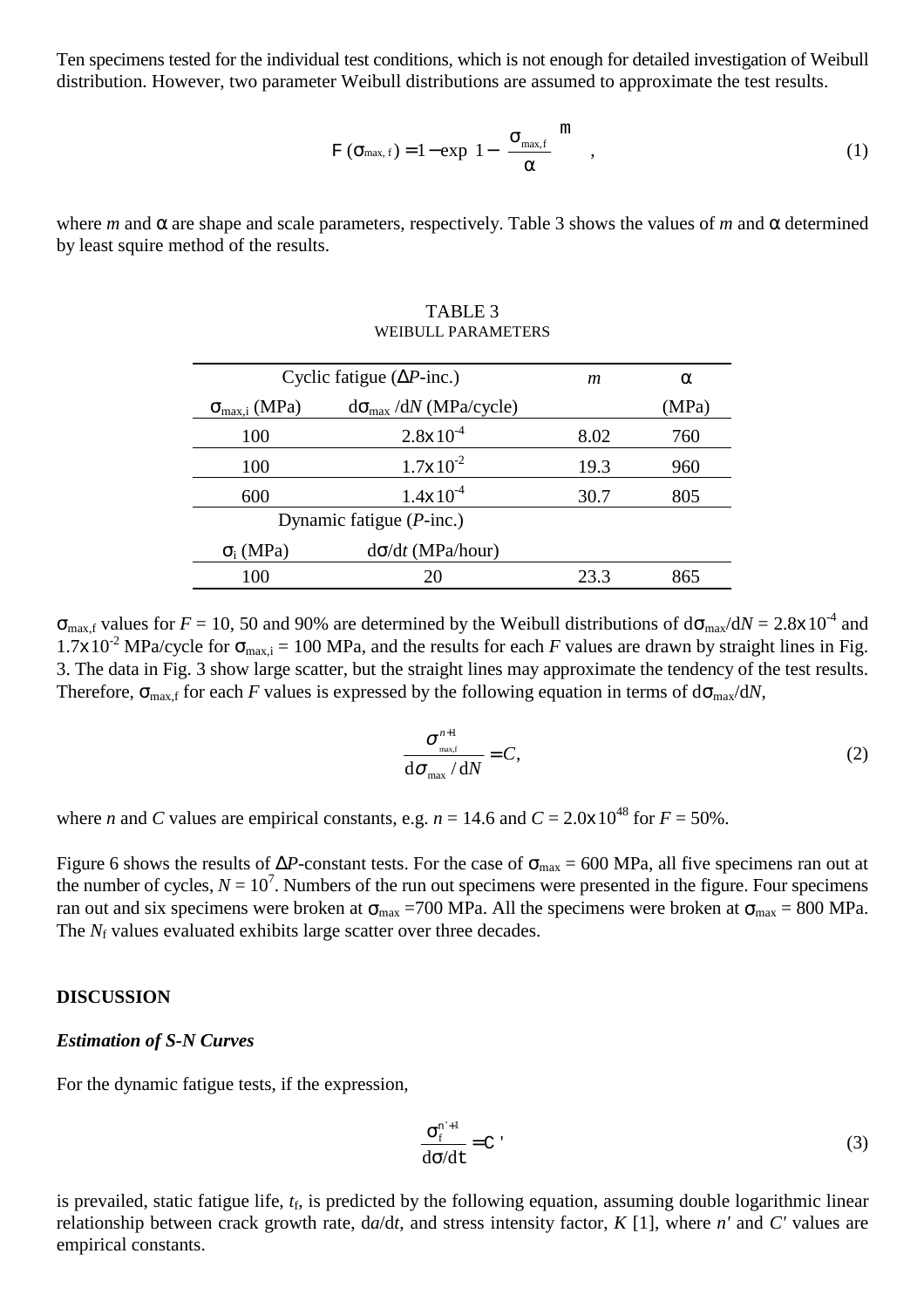$$
\sigma^{n'} \cdot t_{\rm f} = \frac{C}{n'+1} \tag{4}
$$

When a similar method is applied for cyclic fatigue tests,  $N_f$  can be obtained from Eqn. 2 by the following equation.

$$
\sigma_{\text{max}}^{\text{n}} \cdot \text{N}_{\text{f}} = \frac{\text{C}}{\text{n} + 1} \tag{5}
$$

*P-S-N* curve can be estimated by Eqn. 5 using *n* and *C* values of Eqn. 2 for the specific *F* values obtained in the ∆*P*-increasing tests .

*P-S-N* curve can be estimated also by the assumption of linear cumulative damage rule, i.e. Miner rule. Cumulative damage, *D*, is expressed by the following equation assuming the *S-N* curves are linear relationship on the double logarithmic plot.

$$
D = \sum_{k=1}^{N_{\text{fine}}} \frac{1}{N_{\text{f},k}} = \sum_{k=1}^{N_{\text{fine}}} \frac{(n+1)\sigma_{\max,k}^n}{C},
$$
 (6)

where  $N_{\text{fine}}$  is a number of cycles to failure in the  $\Delta P$ -increasing tests.  $\sigma_{\text{max},k}$  and  $N_{\text{f},k}$  are  $\sigma_{\text{max}}$  and  $N_{\text{f}}$  at the *k*th cycle.  $\sigma_{\text{max},k}$  is given by the following equation.

$$
\sigma_{\max,k} = \sigma_{\max,i} + \left(\frac{d\sigma_{\max}}{dN}\right)k
$$
 (7)

*P-S-N* curve is estimated by the relationship between  $\sigma_{\text{max}}$  and  $N_f$  of Eqn. 5. The values of *n* and *C* are determined for specific *F* values so that the *D* value in Eqn. 6 becomes unity for the conditions of ∆*P*-increasing tests.

#### *Comparison of Experimental Results and Estimation*

*P-S-N* curve is expressed by Eqn. 5 using the data of  $d\sigma_{max}/dN=2.8\times10^{-4}$  and  $1.7\times10^{-2}$  MPa/cycle for  $\sigma_{max,i}=100$ MPa shown in Fig. 4, where *n* and *C* values are determined based on both Eqn. 2 and Eqn. 6. Although these equations are based on the different hypothesis, but the predicted  $N_f$  values well agree within 1%.



**Figure 6:** Fatigue life under ∆*P*-constant tests compared with the predicted *P-S-N* curve by ∆*P*-increasing tests.

The predicted *S-N* curves for  $F=10$ , 50 and 90% are presented in Fig. 7 together with the loading history of  $\sigma_{\text{max}}$ with *N* of the  $\Delta P$ -increasing tests. Because of larger scatter in  $\sigma_{\text{max,f}}$  of  $d\sigma_{\text{max}}/dN=2.8\times10^{-4}$  MPa/cycle, the predicted *P-S-N* curves exhibit larger scatter in the long life region. The values of *n* are 9.33, 14.6 and 22.8 for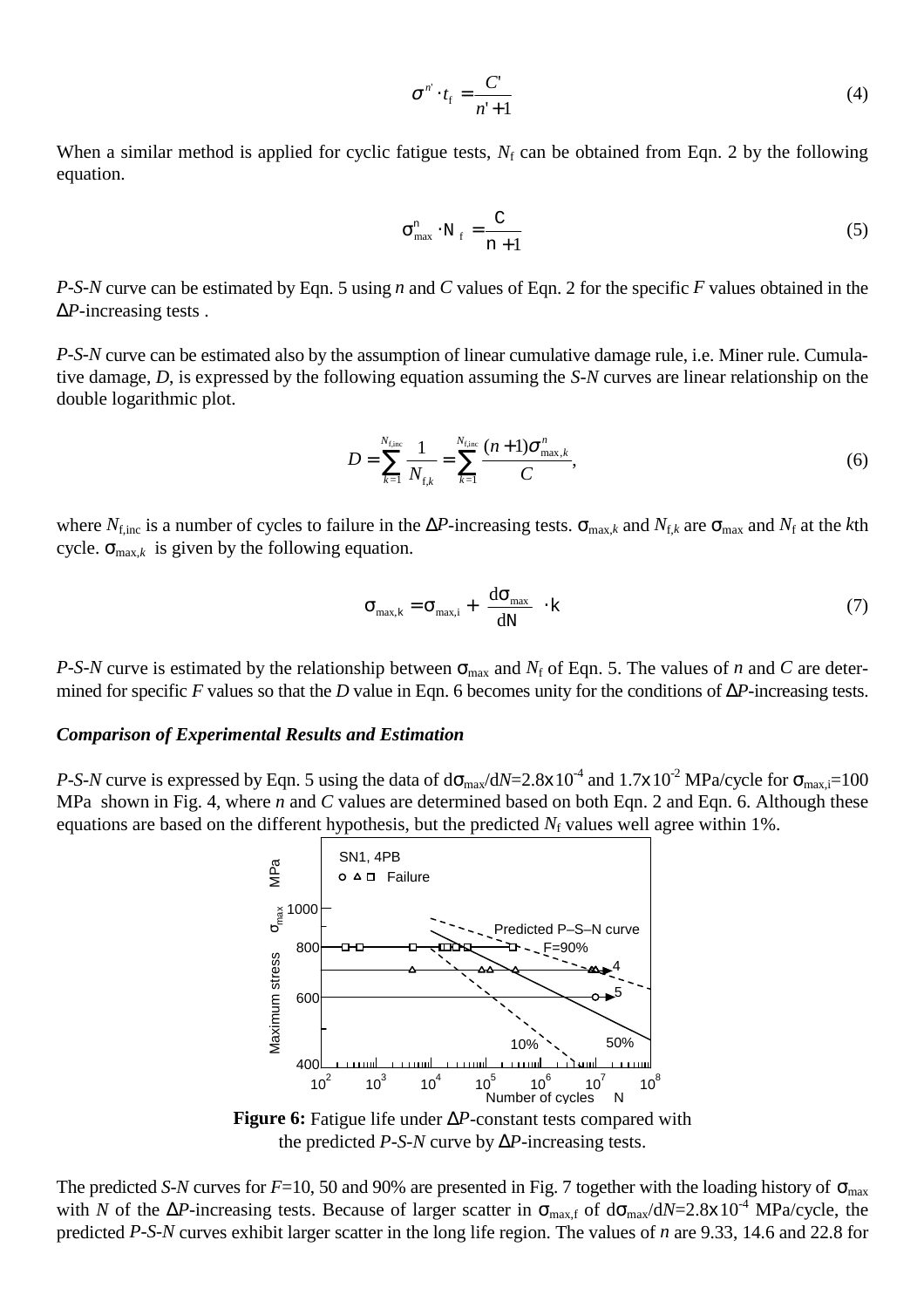*F*=10, 50 and 90%, respectively.

The estimated *P-S-N* curves are compared with those obtained by ∆*P*-constant tests presented in Fig. 6. Figure 8 shows relationships between *F* and  $N_f$  for the  $\sigma_{\text{max}}$  tested under  $\Delta P$ -constant tests. For the case of  $\sigma_{\text{max}}$ =800 MPa, although the estimation exhibits a little longer fatigue life than that of experimental data, the fatigue life was estimated fairly well. For the case of  $\sigma_{\text{max}}$ =700 MPa, the estimation stands when *F*<40%, however, it becomes conservative when  $F > 40\%$ . Five specimens ran out at  $\sigma_{\text{max}} = 600 \text{ MPa}$ , which indicated that the estimation is conservative for the experimental data. It would be summarized that the estimation gives a reasonable evaluation for the wide range of fatigue life.



**Figure 7:** Loading sequence of ∆*P*-increasing tests and the estimated *P-S-N* curve by these tests.



**Figure 8:** Fatigue life distribution under ∆*P*-constant tests compared with the prediction by ∆*P*-increasing tests.

# **CONCLUSIONS**

A simple and convenient method to evaluate cyclic fatigue strength in ceramics was proposed using load range, ∆*P*-increasing procedure and applied for silicon nitride.

- 1. The proposed method enabled to obtain statistical property of cyclic fatigue strength, i.e. *P-S-N* curve, by much less number of specimens compared with that required in the conventional procedure of statistical fatigue tests.
- 2. *P-S-N* curves could be estimated by two Weibull distributions under different ∆*P*-increasing conditions based on the assumptions of crack growth law and of linear cumulative damage law. The estimated *P-S-N* curves